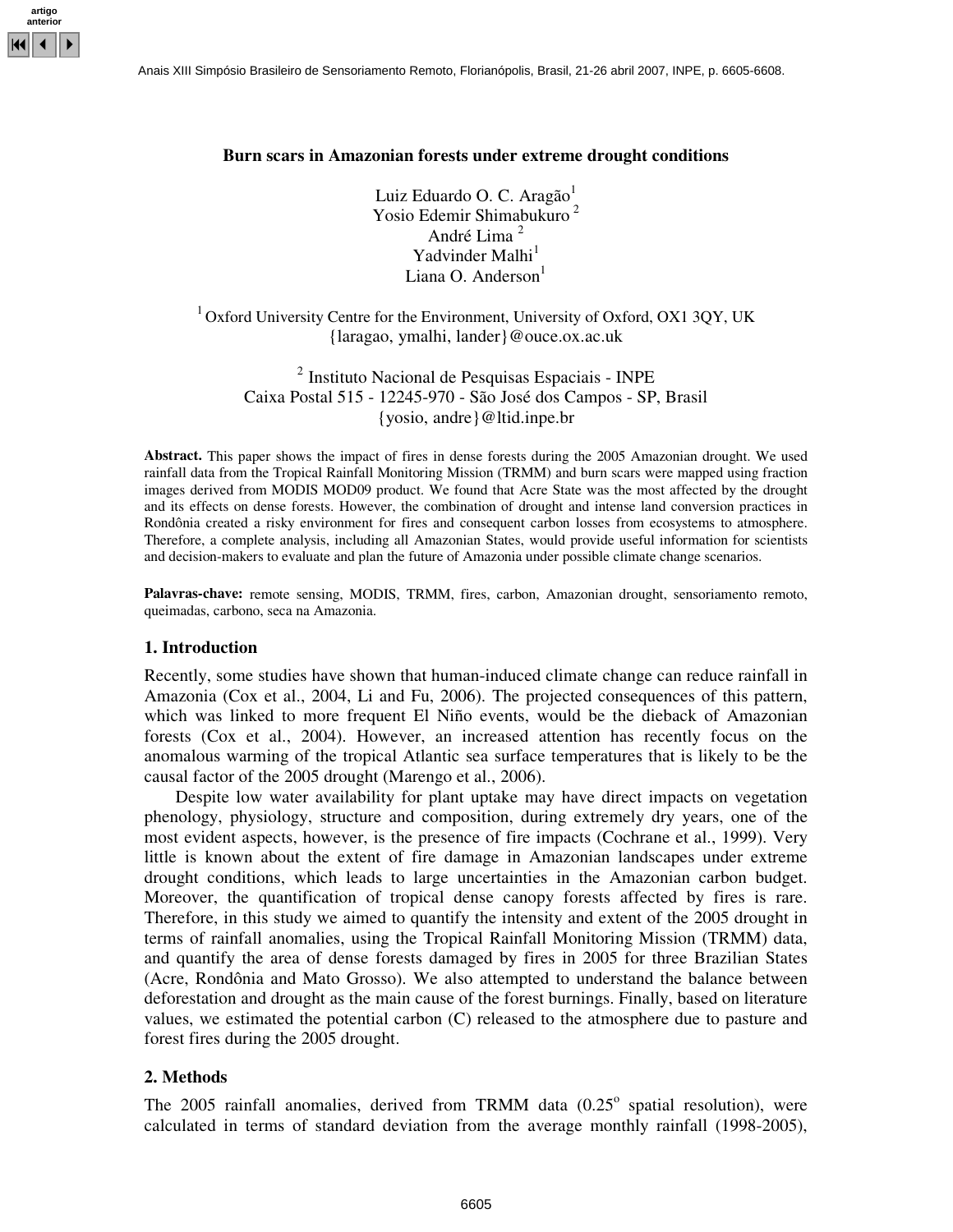normalized by the standard deviation. The forest and no-forest burn scars mapping was based on image segmentation of the fraction images derived from MODIS MOD09 product, using a non-supervised classification algorithm followed by an image edition procedure for minimizing misclassifications. The INPE´s DETER 2004 dataset was used to identify the land cover types affected by fires (Shimabukuro et al., 2006). We used data from PRODES to evaluate deforestation evolution from 2004 to 2005. Carbon losses to the atmosphere from pastures fires were estimated by multiplying the total burned in deforested areas by the lower  $(11 \text{ Mg C ha}^{-1})$  and upper  $(21 \text{ Mg C'ha}^{-1})$  values reported by Kauffman et al. (1998). The same procedure was repeated for the forest area burned. We used a range of forest biomass loss due to fires of 15-140 Mg ha<sup>-1</sup> (Cochrane et al., 1999) and a conversion factor of 0.5 to obtain the total C released to the atmosphere.

# **3. Results and Discussion**

The strongest rainfall anomalies were observed in the trimester including July, August and September (JAS), during the dry season in the region analyzed. Southeast of Acre and north of Rondônia were the most affected regions by the 2005 drought (**Figura 1a**). This pattern was closely associated to the size and number of burned areas (**Figure 1b**). In Acre, 42% of the total burned area was in forest areas. Rondônia had 40% of the burnings in forests and Mato Grosso 13%. **Figure 1c** shows the southeast of Acre and north of Rondônia in detail.



Figure 1. a) Rainfall anomalies (standard deviation) from the average between 1998-2005 derived from TRMM data. Red tones are associated to dryer areas and blue tones to wetter areas. b) Burn scars map derived from MODIS and c) a detail view from the box highlighted in figure b.

The increase of the percent of burned forests followed the rainfall anomalies enhance for all the three States. Interestingly, the rainfall anomalies in Rondônia were much lower (less negative) than in Acre, but the percent of burned forests was almost similar (**Figure 3a**). The trend of increasing the proportion of burned area in the dryer regions (more negative) was much clear for deforested areas than for forest areas (**Figure 3a and 3b**). To better understand the factors that led to the large forest area affected by fires in Rondônia, despite relatively weak rainfall anomalies, we plotted in the same graph the percent of burned areas in forests and the percent difference in deforestation between 2005 and 2004. Acre had 30% reduction in deforestation, even though was the State with higher proportion of forest burned. On the other hand, Rondônia had just a slight decline  $(-15%)$  in deforestation, which is still 83% higher than the total deforested area in Acre in 2005 (**Figure 3c, Table 1**). This indicates that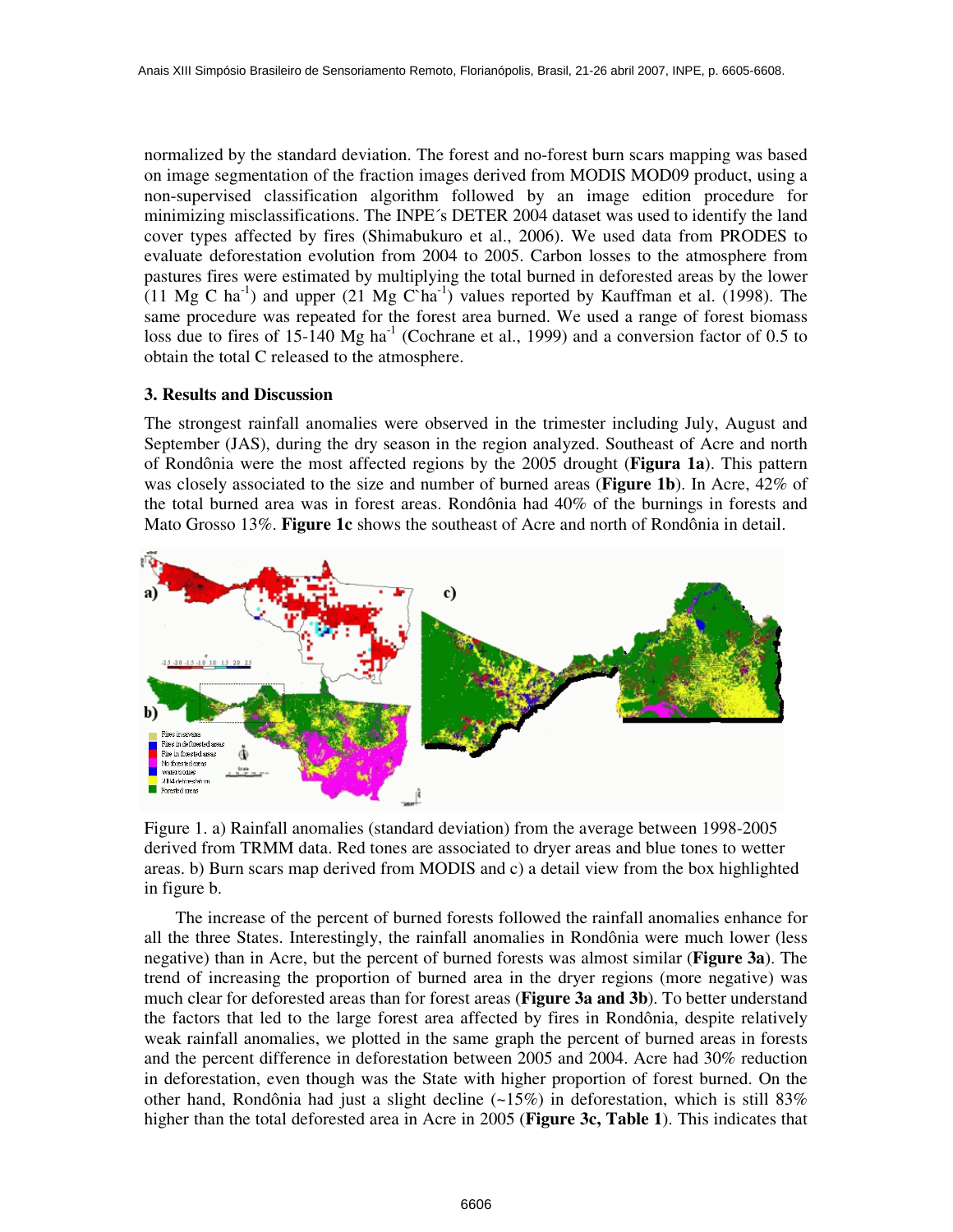while the drought was the main cause of forest fires in Acre, deforestation appeared to be an important factor contributing for the forest fires Rondônia.



Figure 3. Rainfall anomaly in an inverse scale (more negative is dryer) and a) percent of burned area in forest and b) in deforestation. c) Percent of burned area in forest and percent difference in deforestation between 2005 and 2004, according to PRODES dataset.

In summary, we calculated a total of 15,318  $km^2$  of burned forests and 17,798  $km^2$  of fires in previous deforested areas for the three Brazilian States analyzed. The total burned area, including the fires in Cerrado, was 61,536 km 2 (**Table 1**). The values for forests affect by fire in 2005 is within the same order of magnitude of values reported for the El Niño-induced 1997/1998 drought (Barbosa 1998, Cochrane and Schulze, 1998). Contrarily to our analysis, literature values are very localized and do not give a wide perspective of the problem.

Table 1. Summary of the values described in the present study. The percent of total burns is in relation to the total area burned for each land cover and the total burned area include also fires in Cerrado. Dry season length is the number of months with rainfall lower than 100mm. The potential C losses are in Tg per total burned area in deforestation and in forests, respectively. The higher and lower limits are based on the range of values given in the literature.

| O<br>Burn scars mapping       |                                           | ာ<br>Acre     | Rondônia |        | Mato Grosso |        | Total    |
|-------------------------------|-------------------------------------------|---------------|----------|--------|-------------|--------|----------|
|                               | Burns in forest (km <sup>2</sup> )        | 3,002         | 7,942    |        | 4,375       |        | 15,318   |
|                               | Burns in deforestation (km <sup>2</sup> ) | 4,110         | 7.291    |        | 6,397       |        | 17,798   |
|                               | Total burned area (km <sup>2</sup> )      | 7,112         | 19,888   |        | 34,536      |        | 61,536   |
|                               | % of total burns in forest                | 42            | 40       |        | 13          |        | 95       |
|                               | % of total burns in deforestation         | 58            | 37       |        | 19          |        | 113      |
| <b>Deforestation (PRODES)</b> |                                           |               |          |        |             |        |          |
|                               | 2004 ( $km^2$ )                           | 769           | 3,834    |        | 11,814      |        | 16,417   |
|                               | 2005 ( $km^2$ )                           | 541           | 3,233    |        | 7,145       |        | 10,919   |
|                               | % Difference from 2005 to 2004            | $-29.64$      | $-15.67$ |        | $-39.52$    |        | $-33.49$ |
| <b>Rainfall (TRMM)</b>        |                                           |               |          |        |             |        |          |
|                               | Rainfall anomaly (sd)                     | $-1.55(0.45)$ | $-0.83$  | (0.59) | $-0.62$     | (0.64) |          |
|                               | Dry season length (months)                | 4.90(0.46)    | 4.79     | (0.65) | 7.37        | (3.15) |          |
| Potential C losses in 2005    |                                           |               |          |        |             |        |          |
| Pasture                       | Lower limit                               | 4.5           | 8.0      |        | 7.0         |        | 19.6     |
|                               | Higher limit                              | 8.6           | 15.3     |        | 13.4        |        | 37.4     |
| Forest                        | Lower limit                               | 2.3           | 6.0      |        | 3.3         |        | 11.5     |
|                               | High limit                                | 21.0          | 55.6     |        | 30.6        |        | 107.2    |
| Total                         | Lower limit                               | 6.8           | 14.0     |        | 10.3        |        | 31.1     |
|                               | Higher limit                              | 29.6          | 70.9     |        | 44.1        |        | 144.6    |

We recognize that this first attempt for estimating C losses to the atmosphere due to fires is certainly over simplified. However, the range of the numbers provides an excellent start line to deal with this problem. The total C losses can be even higher than those reported here because we are not considering emissions from slashed forests and Cerrado. Moreover, we still need to quantify the burned areas for other critical Brazilian States (e.g. Pará). The